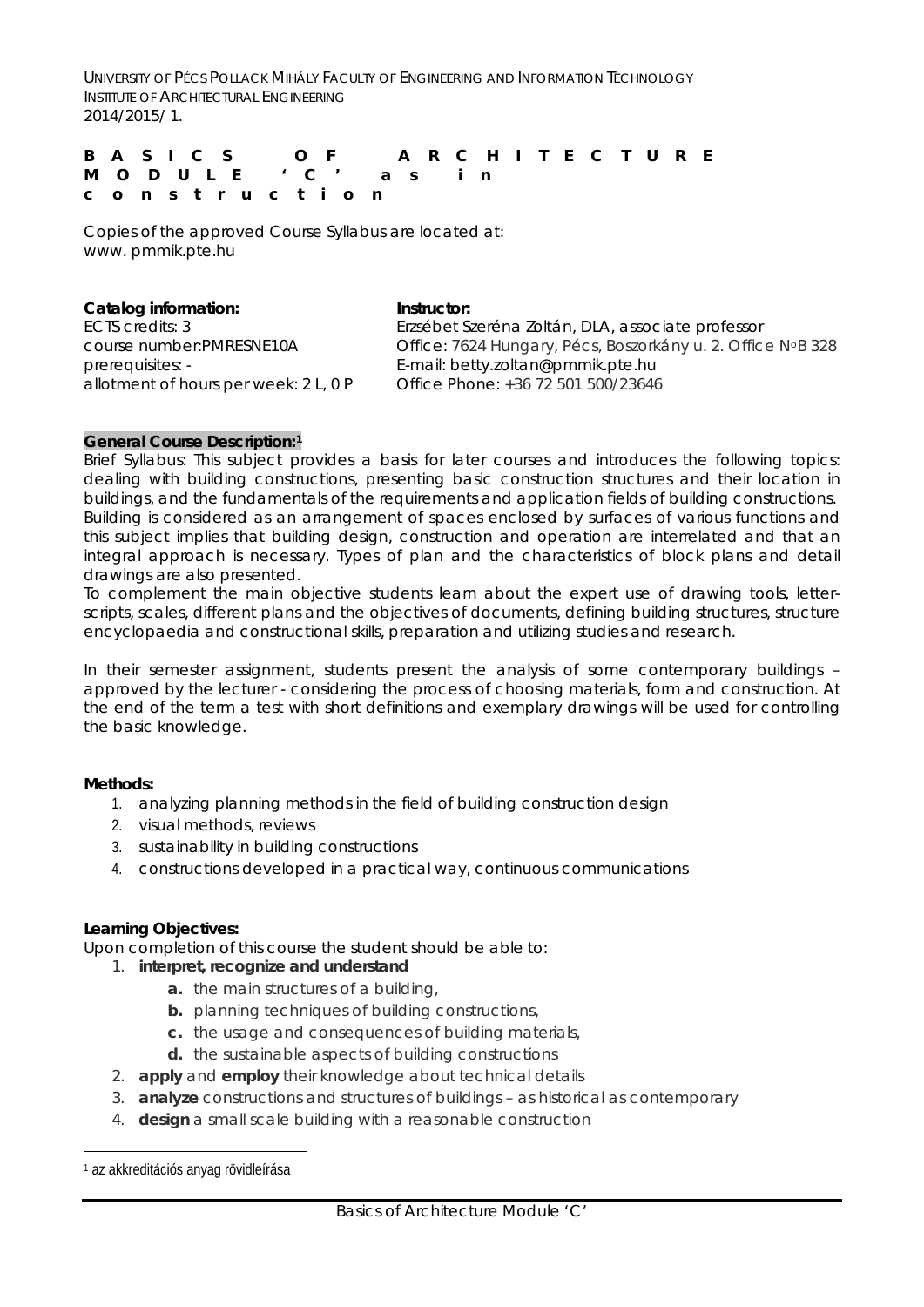UNIVERSITY OF PÉCS POLLACK MIHÁLY FACULTY OF ENGINEERING AND INFORMATION TECHNOLOGY INSTITUTE OF ARCHITECTURAL ENGINEERING 2014/2015/ 1.

## **Process:**

In this course students will focus on the constructions in building design. The main purpose of the course is to develop skills in correct and critical approach of choosing building materials and structures.

Students analyze a series of various buildings by their synthesis in form, material and structure through the semester. Academic lectures will support understanding of building construction design.

The lectures show a summary of constructional phrases and terms in constructional design. Students will write a paper (25p) of a building structure of their choice (approved by the tutor) and prepare a complete documentation on a chosen small scale building. At midterm, students will present a draft plan; at the end of term, they will present the completed project (floor plan, section, façade – 50p).

The academic topics are highlighted by reviews and discussions; the skills are developed with personal communication between the lector and students. The continuous and personal communication is key aspect in the subject.

## **Required Reading and Other Materials will be equivalent to:**

*Required Reading:*

DEPLAZES, Andrea - (2008). *Constructing Architecture – materials processes structures – A handbook* - Birkhäuser Verlag AG, ISBN 978 3 7643 8631-3

*Other Materials:*

- 1. CHING, Francis D.K. : *A Visual Dictionary of Architecture*, Publisher: John Wiley & Sons, Pte. Ltd. ISBN: 9780470648858
- 2. NEUFERT, Ernst NEUFERT Peter (2000). *Architect's Data*, Wiley, ISBN: 9780632037766
- 3. Malcolm Millais (2005*) Building Structures: From Concepts to Design*, Taylor & Francis, ISBN: 978- 0415336239

# **Schedule:**

- I. Introduction Experiencing Architecture
	- A. Cohesion of structure, material and shape
	- B. Interrelation of structure, space and function
	- C. Architectural synthesis
- II. Structures
	- A. Loadbearing walls
	- B. Frame construction
	- C. Column-and-slab systems, Prefabrication
- III. Materials
	- A. Masonry
	- B. Concrete
	- C. Timber
	- D. Steel
- IV. Sustainability
	- A. Insulation concepts
	- B. low energy houses
- V. Technical drawings